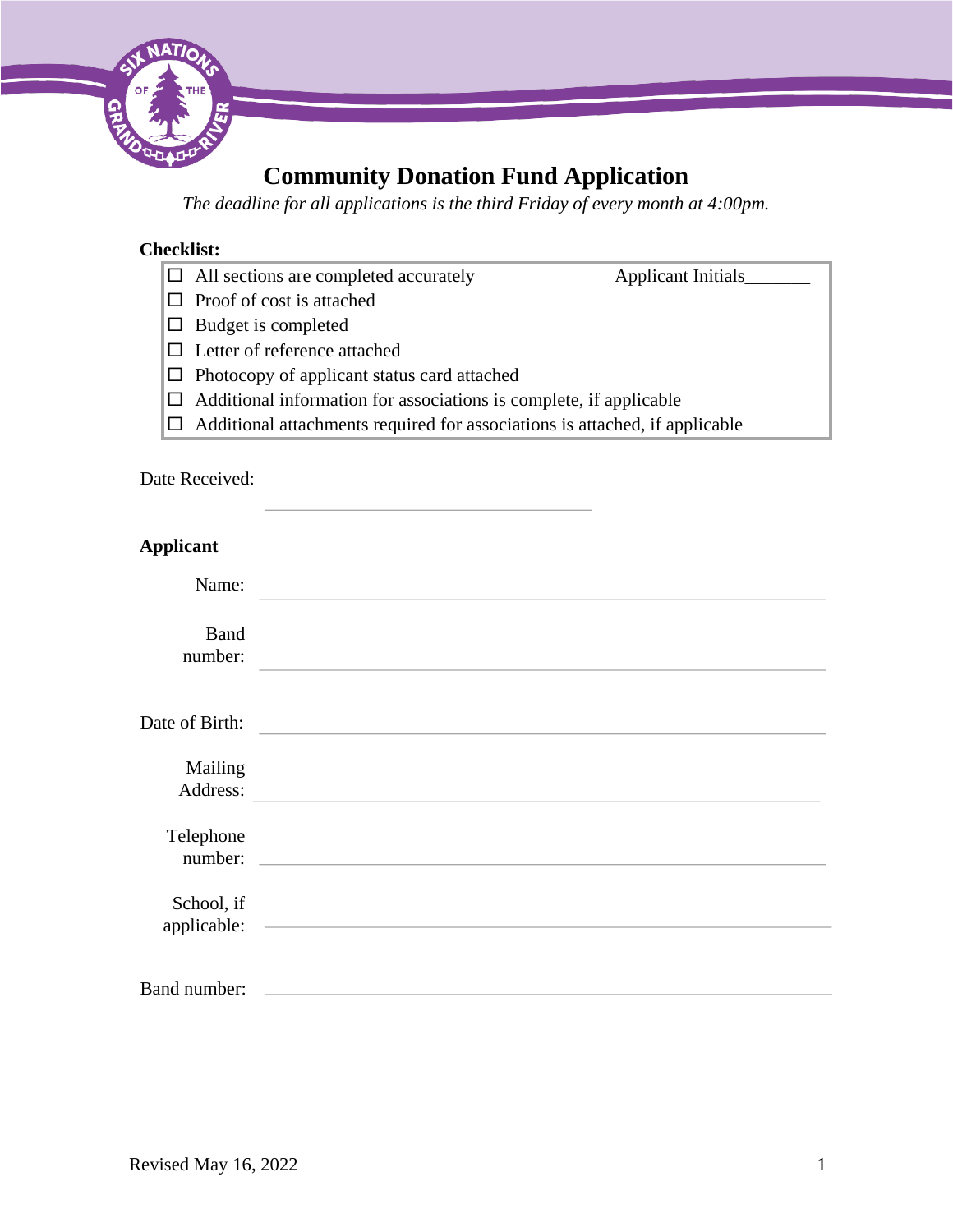# **Legal Guardian (if applicable)**

*If an applicant is under 18 years of age, or legally incapable, a legal guardian must apply on behalf of the applicant.* 

| Name:                                         |                                                                                                                                    |  |  |  |
|-----------------------------------------------|------------------------------------------------------------------------------------------------------------------------------------|--|--|--|
| Date of Birth:                                |                                                                                                                                    |  |  |  |
| Mailing<br>Address:                           |                                                                                                                                    |  |  |  |
| Telephone<br>number:                          |                                                                                                                                    |  |  |  |
| <b>Association</b><br>Name:                   | <b>Association (additional information)</b>                                                                                        |  |  |  |
|                                               | Please attach an organizational chart, outlining your organization managers,<br>employees, etc. as it applies to your organization |  |  |  |
|                                               | Please attach proof of your organizations decision to apply for a donation.                                                        |  |  |  |
| What is your organizations mission statement? |                                                                                                                                    |  |  |  |
|                                               |                                                                                                                                    |  |  |  |
|                                               |                                                                                                                                    |  |  |  |
|                                               |                                                                                                                                    |  |  |  |
|                                               |                                                                                                                                    |  |  |  |
|                                               |                                                                                                                                    |  |  |  |

# **Donation Classification**

# **Community**

*An event, activity or project that creates awareness in the community, promotes unity, inclusiveness, and participation at the community level or develops or demonstrates community pride.*

# **Recreation**

*Creates recreational opportunities, encourages participation in such opportunities, or develops constructive behaviour through recreation.* 

# **Arts & Culture**

*Preservation, creation and promotion of Haudenosaunee culture and art, including traditional and contemporary forms of art, language, history & spirituality.*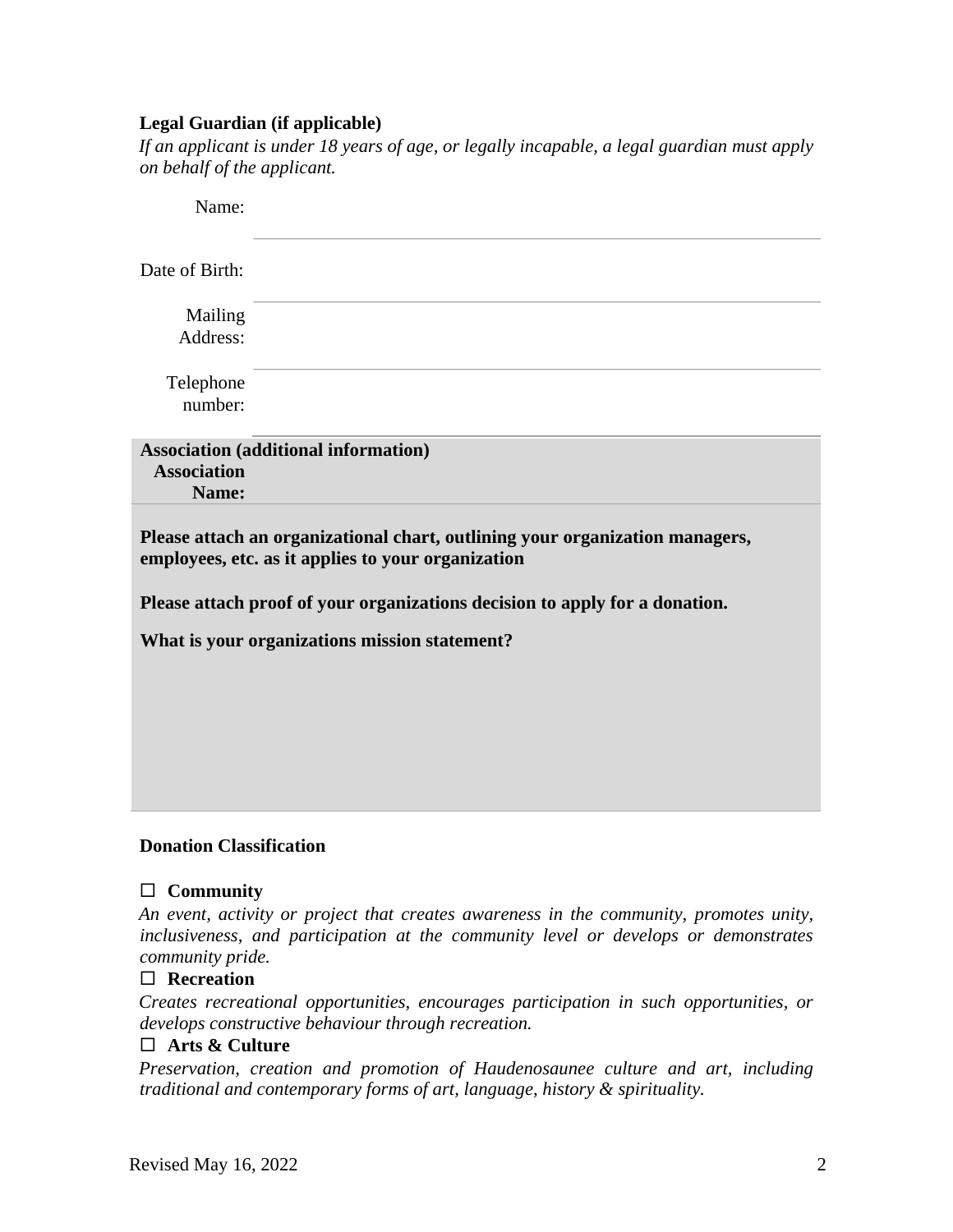# **Education**

*Post secondary, training program or workshops that educates and promotes healing, wellbeing and community awareness.*

# **Health**

*Assistance in ones overall health and well-being and quality of life.*

| Have you been approved for funding from the Donation Fund before? $\Box$ Yes $\Box$ No |  |  |  |
|----------------------------------------------------------------------------------------|--|--|--|
|                                                                                        |  |  |  |

If yes, date:

If yes, what was its purpose?

> **Date of Project:**

**Organizer:** 

**Project Name:** 

**Describe the reason for your donation request, and the costs you would like covered.**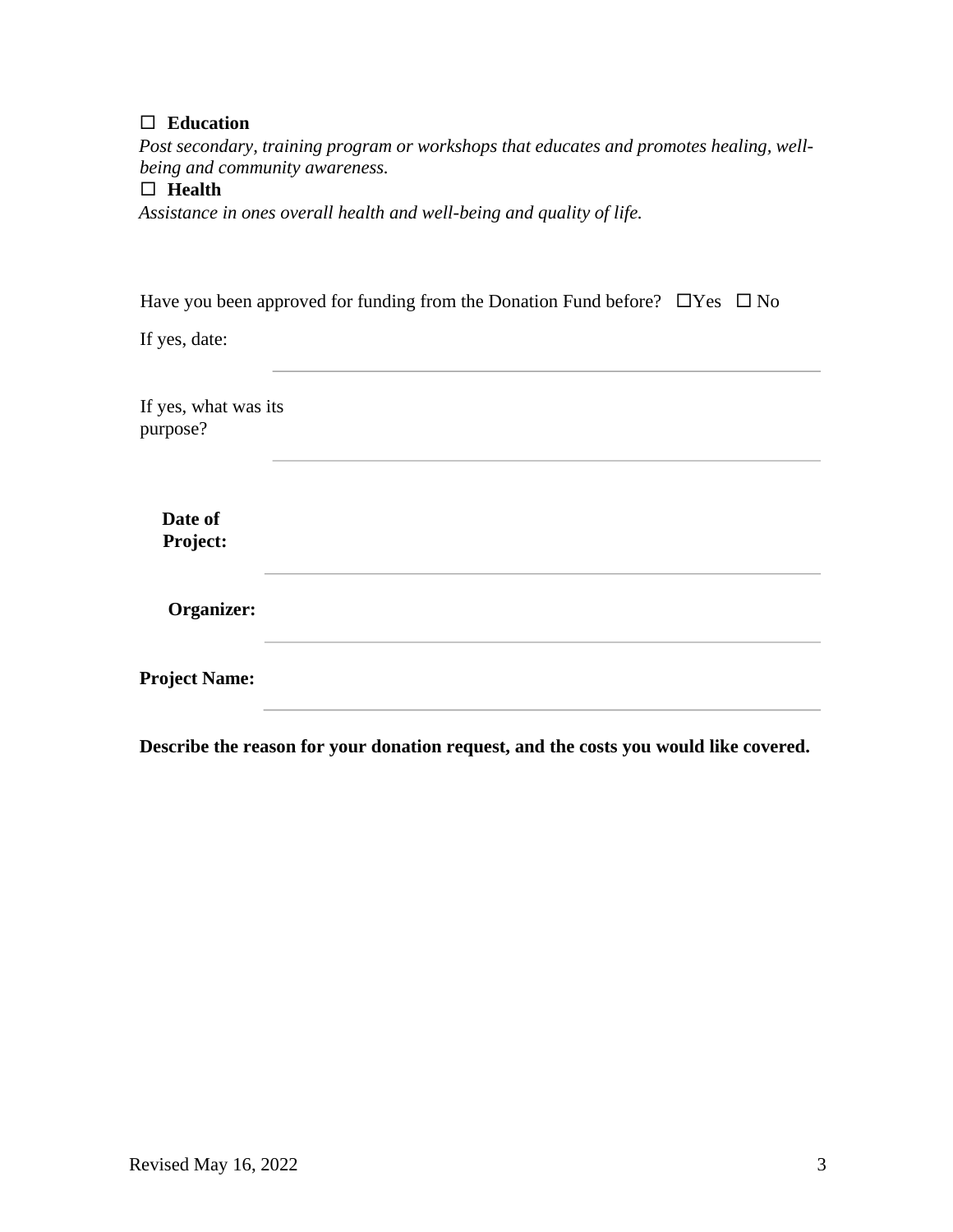**Describe how this donation will contribute to your (or if you are an association, your participants) positive growth, achievement, and healthy development.** 

**How will your project benefit the community?**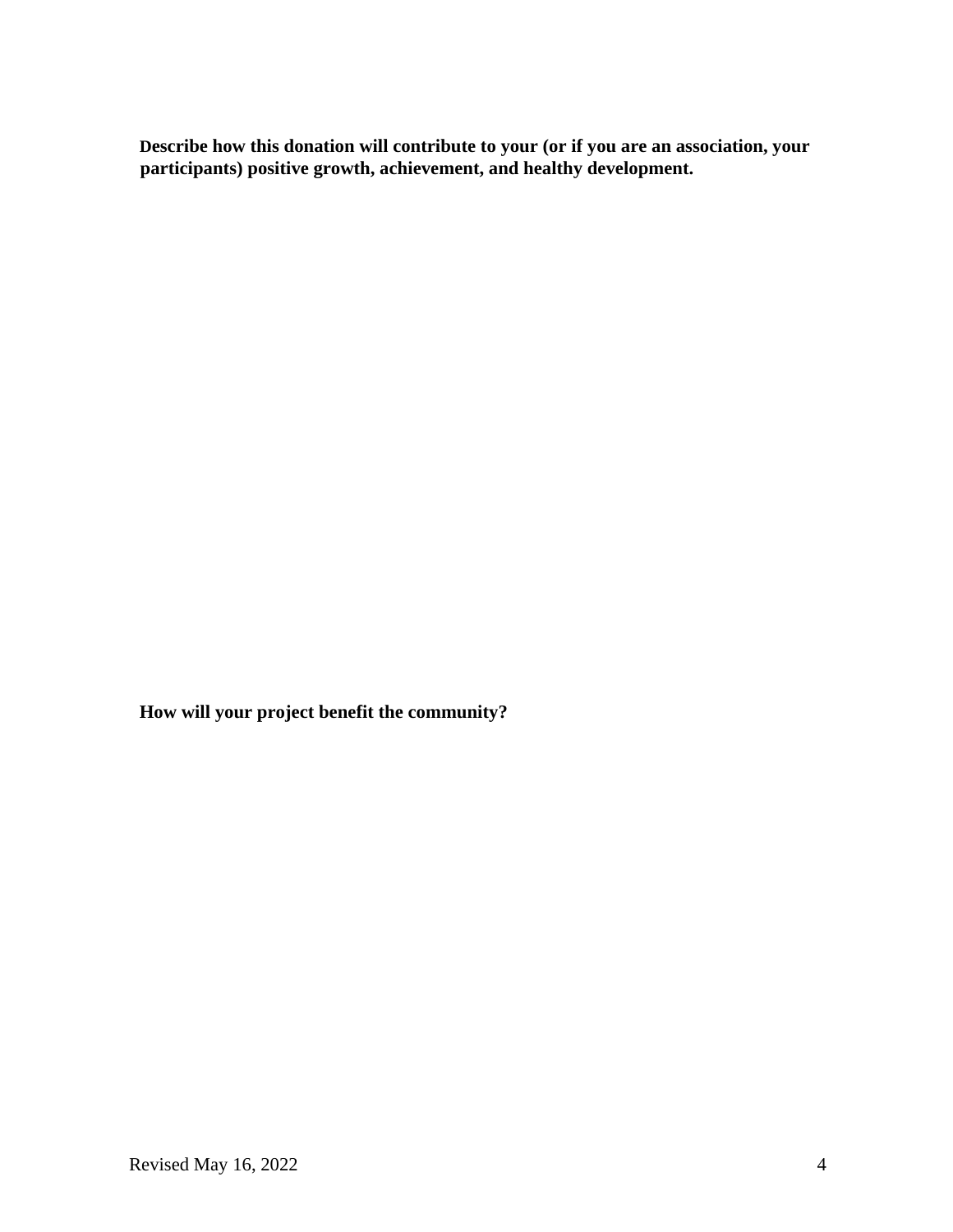# **Describe your fundraising activities to date:**

# **Budget**

| <b>Project Costs</b>                                          | <b>Amount</b> |
|---------------------------------------------------------------|---------------|
| Please list all costs required to complete your project/event |               |
|                                                               |               |
|                                                               |               |
|                                                               |               |
|                                                               |               |
|                                                               |               |
|                                                               |               |
|                                                               |               |
|                                                               |               |
|                                                               |               |
|                                                               |               |
| <b>Total Expenses:</b>                                        |               |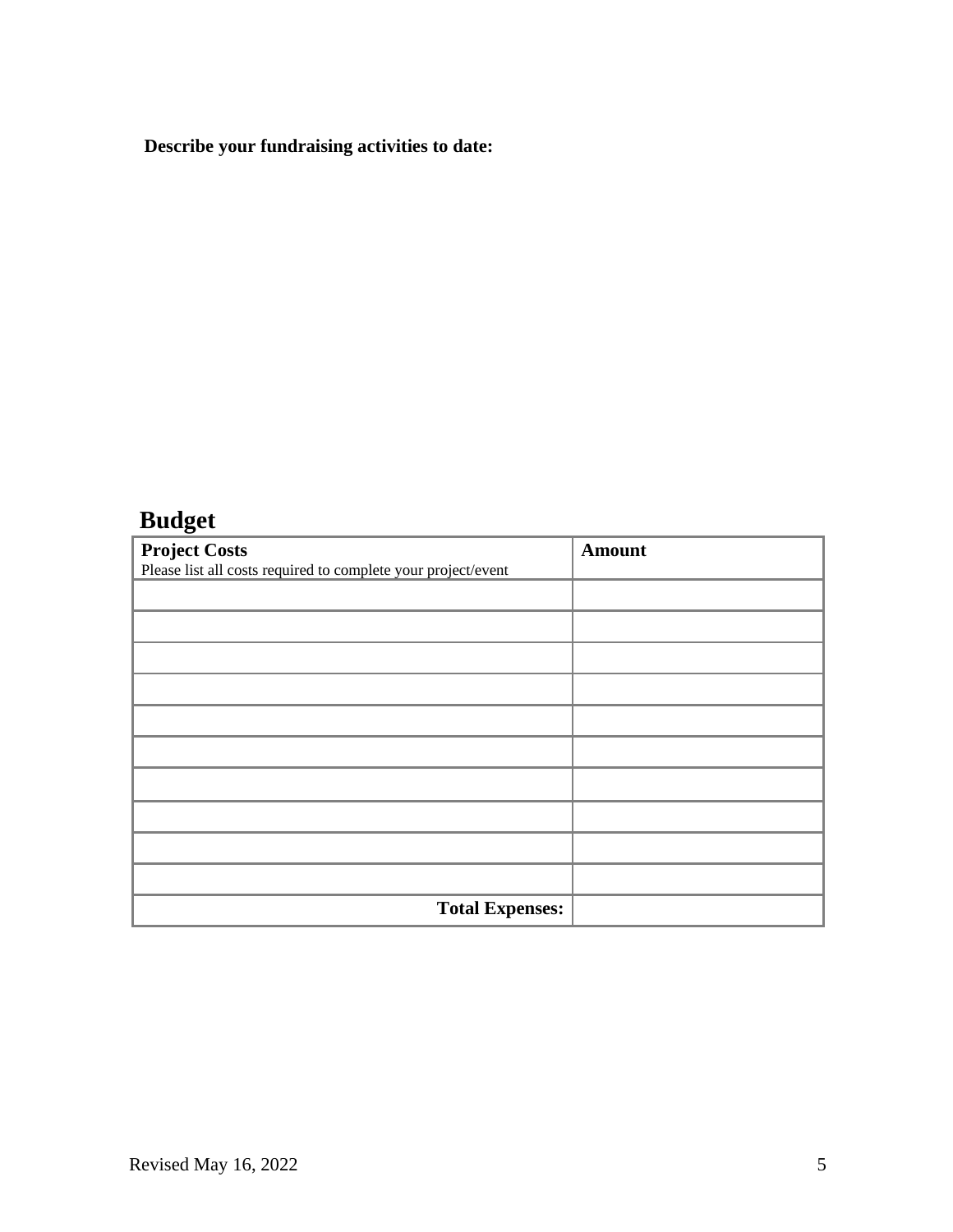| <b>Project Funding</b>                                          | <b>Amount</b> |
|-----------------------------------------------------------------|---------------|
| Please list all other funding sources (confirmed and requested) |               |
|                                                                 |               |
|                                                                 |               |
|                                                                 |               |
|                                                                 |               |
|                                                                 |               |
|                                                                 |               |
|                                                                 |               |
|                                                                 |               |
| <b>Total Amount Raised:</b>                                     |               |

| <b>Total Expenses:</b>                                                            |  |  |
|-----------------------------------------------------------------------------------|--|--|
| <b>Total Amount Raised:</b>                                                       |  |  |
| Balance of Funding Required:                                                      |  |  |
| <b>Donation Amount Requested (max. \$750)</b><br>individual, \$1500 association): |  |  |

### **Volunteer Information**

All **Individual Applicants** must complete a minimum of four (4) volunteer hours which benefit the community in order to be eligible to receive a donation. All **Community Association** applicants must complete a minimum of eight (8) volunteer hours which benefit the community in order to be eligible to receive a donation.

As per section 5.8 of the Community Donation, Grant, and Sponsorship Fund Policy, applicants with a disabilit**y** may be exempted from the volunteer requirement at the discretion of the Donation Committee. If applicants are unable to volunteer due to a disability, please make this known when submitting your application.

#### **Organization:**

| Supervisor:  | Signature: |
|--------------|------------|
| Phone:       | Email:     |
| Date(s)      | Total      |
| Volunteered: | Hours:     |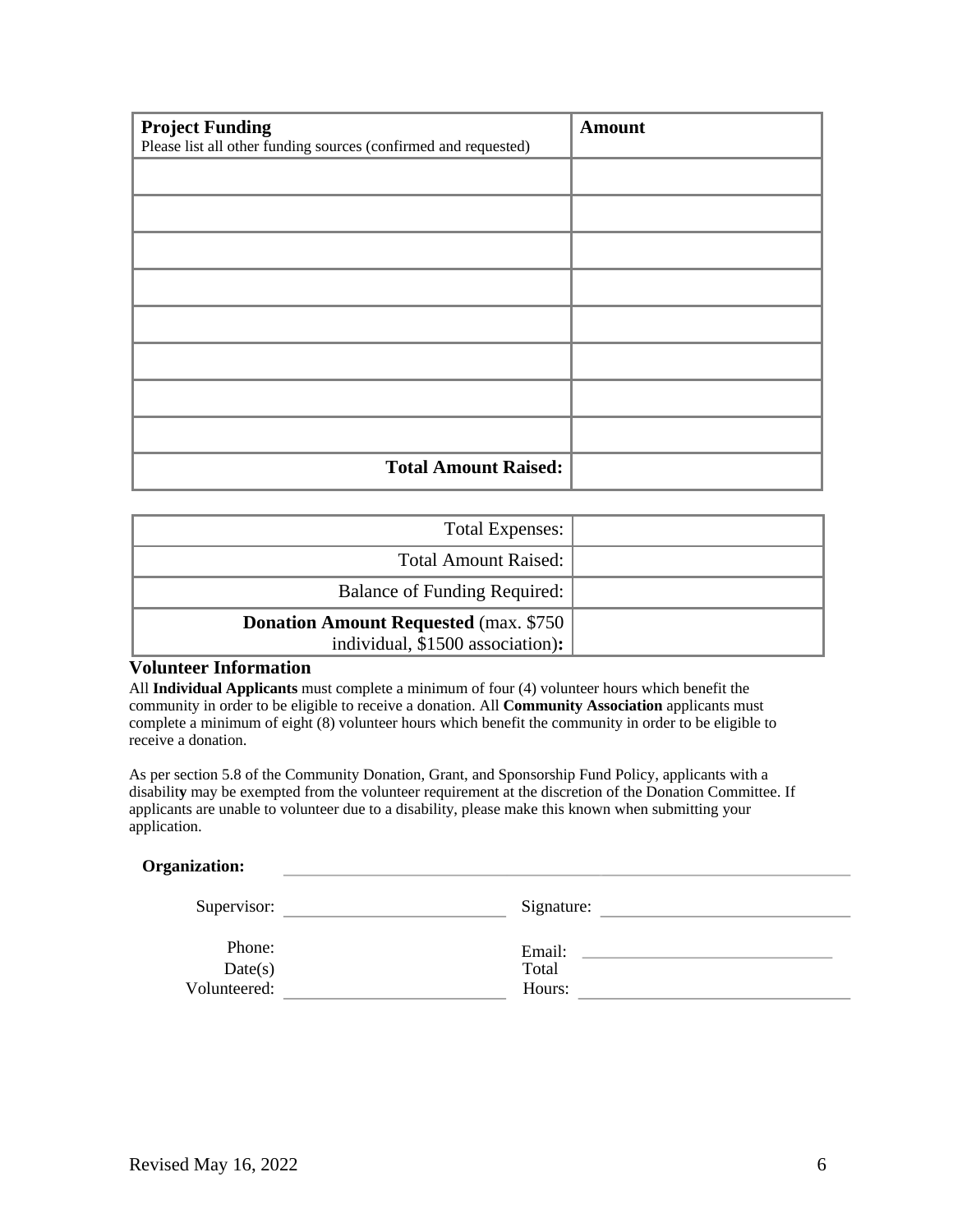Provide a brief description of volunteer work performed:

# **Organization:**

| Supervisor:  | Signature: |  |
|--------------|------------|--|
|              |            |  |
| Phone:       | Email:     |  |
| Date(s)      | Total      |  |
| Volunteered: | Hours:     |  |

Provide a brief description of volunteer work performed:

### **Organization:**

| Supervisor:  | Signature: |  |
|--------------|------------|--|
| Phone:       | Email:     |  |
| Date(s)      | Total      |  |
| Volunteered: | Hours:     |  |

the control of the control of the control of the control of the control of the control of

Provide a brief description of volunteer work performed: